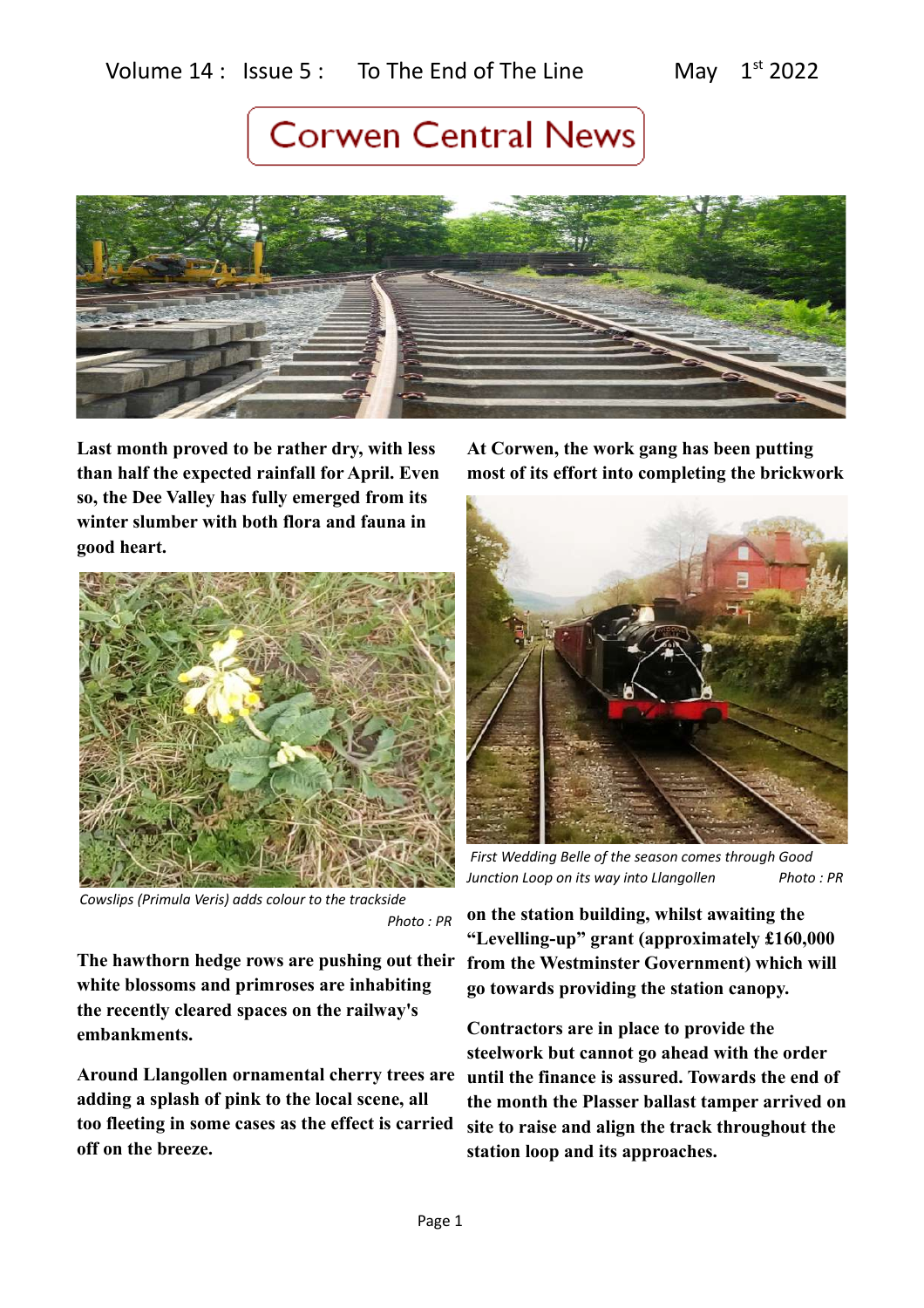### **Lifting and packing**

As April drew to a close Bob Foster's (B & R Track Services) 07 Series Plasser Tamper machine came to the railway to complete the levelling



*Tamper at work in Llangollen Station* Photo : PR

of the track at the west of Llangollen station, through Deeside and finally the approach to Corwen Station and the platform loop.



*Tines down into the ballast pushing it into place. Hooks on the right lift the track* Photo: PR

The work in Corwen platform loop has required the addition of more ballast as the original bed proved to be 20mm too low to meet the correct rail heights in the platform. Final tamping will take place in the first week of May.

The Plasser & Theurer 07 series tamper/liner was conceived in the1970s.



*Plasser at work on the straight approaching Corwen Station Photo PR*



 *Tamper working through Corwen Down Platform Photo : PR*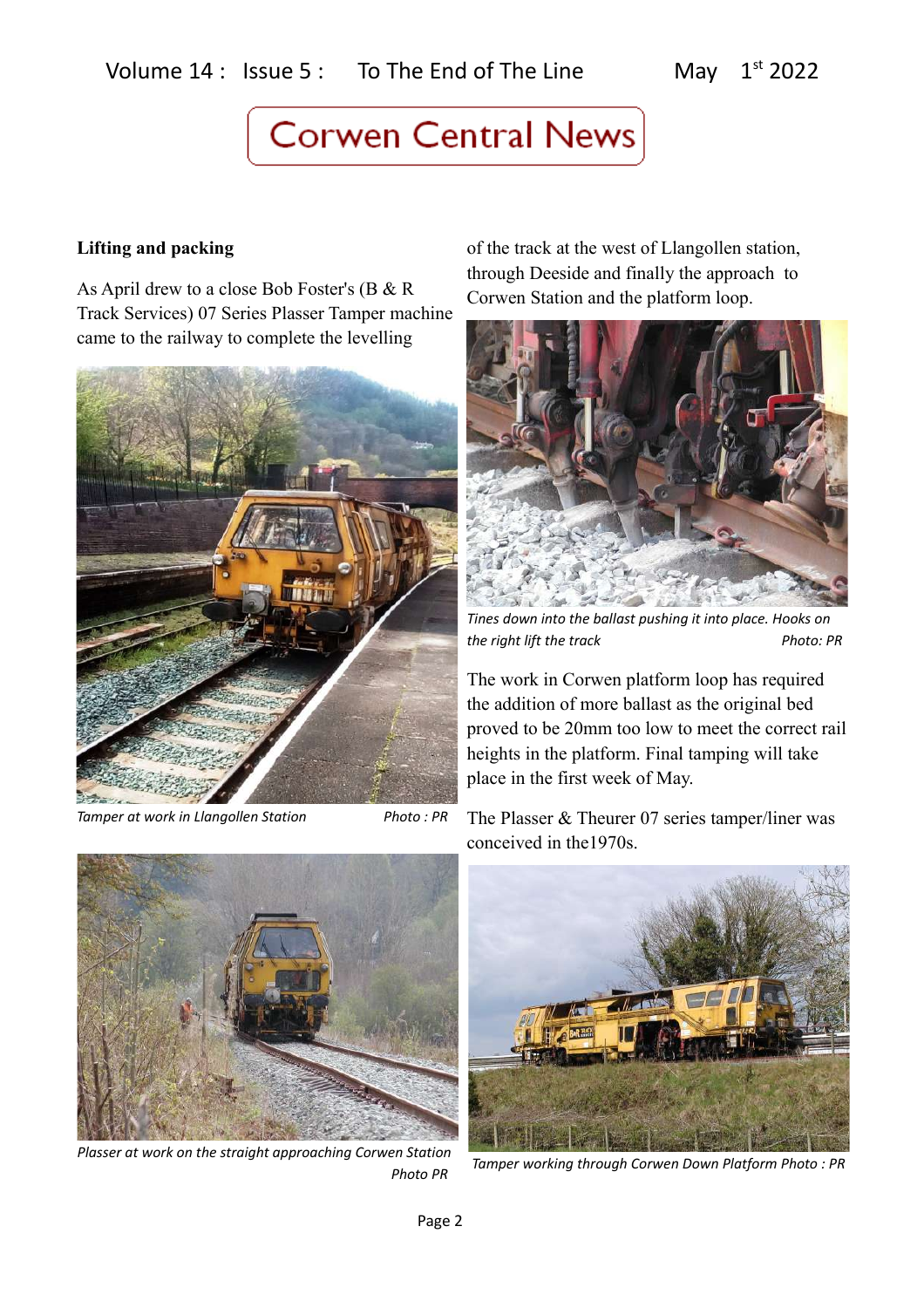These machines which were mainly introduced during the BR chairmanship of Sir Peter Parker (1976-82) were game-changing in that they packaged the track tamping and lining capabilities within a twin-cab design that had the rail-roaming convenience of a single car DMU powered as it was by the Cummins NT855 diesel engine which found further use in the second generation of railcars.

### **Station building**

Work has continued on the station building,



*Brickwork almost to steel frame* Photo: PR



*Roof beams in place* Photo : PR

completely encase the steel frame. Joist hangers have been fitted to the top part of the inside wall and already carry some wooden beams for both the low sloping roof ( to go under the canopy) and ceiling boards.

### **At last running water!**

Towards the end of April Welsh Water were able to approve the installed water supply and drainage for the on platform station building. At last "type approval", for which management team, member Peter Neve (see CCNL Passim) has been "fighting" for the last three and half years.



*"Out of sight out of mind" - the water pipe buried at last Photo : PR*

Unfortunately when the time came for the WW inspector to call to view the work, Peter was on holiday in the north of England. Although he missed "the moment" , the successful outcome has been a testament to all the hard work and dogged determination that Peter has put in to having this signed-off.

Who knew that on the surface, a simple well documented administrative procedure would turn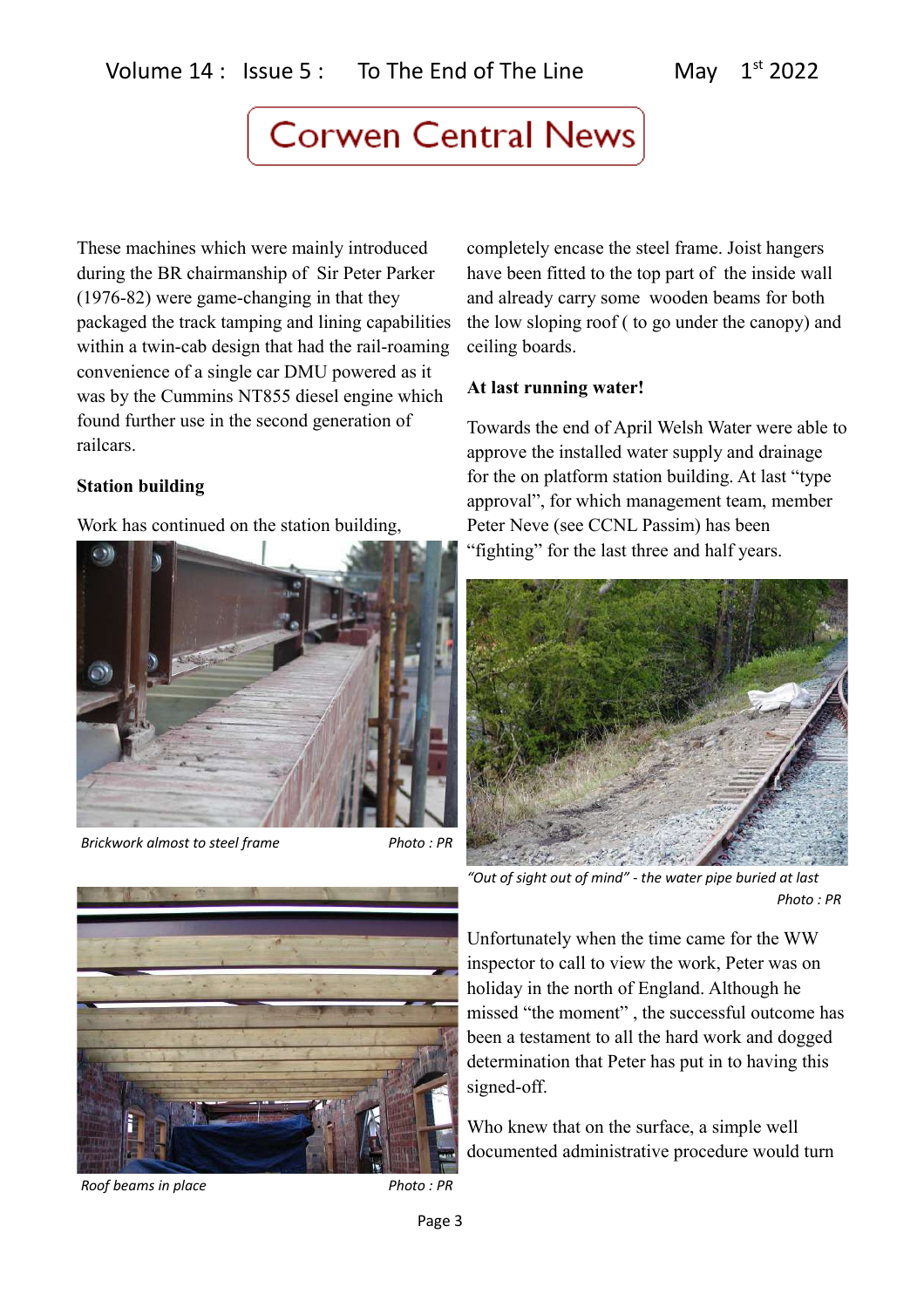into a Byzantine bureaucratic nightmare!! Great work, Peter! What might be the next challenge?

#### **Welcome return**



 *Ron and Marie Stansbie rest a while on Corwen platform Photo : PR*

Project team members were delighted to welcome back project carpenter Ron Stansbie and his wife Marie to view the tamper at work on the Corwen Loop. Ron is recovering from a period of serious illness, so it was especially good to see him on the platform, looking a little frail, but in good voice and determined to film the progress of the tamper. The whole team would want to wish Ron and Marie good fortune in the coming months and they look forward to their next visit.

#### **Funding**

The Project's Treasurer, Paul Bailey, writes : " Our Corwen "*Fitting Out Appeal*" for the On Platform Building continues to grow with almost £1500 now raised against a target of £12,000. As usual anyone wishing to donate can contact me for payment options. Gift Aid is available on these giving us an extra 25% from the Taxman.

An encouraging start has ben made to the *Llangollen Standard Tank Tube Appeal (80072).*  We have had sponsors for 15 £50 tubes. That's the good news, but the less good news is that we still require another 142!!

A few people have already joined our new *Standard 4 Club* donating £10pm to 80072's boiler fund. If you can afford either £50 to sponsor a tube or £10pm then please get in touch with me. As yet we've had no takers to sponsor our 21 Flue Tubes @£400 each or our 21 Superheater Tubes @ £1200 each.



 *Small Prairie 5532's boiler wrapped and ready for dispatch*  to Tysley Loco Works later in the year Photo : PR

Finally this month, many of our readers using social media will see that I run a weekly football scratch card raffle for the *Llangollen Railway Great Western Locomotive Group's Small Prairie 5532.* The card has 40 football teams on it costing £2.50 each. The weekly winner gets £50 and 5532 gets £50 into its boiler fund. Payment is usually done online but other payment options are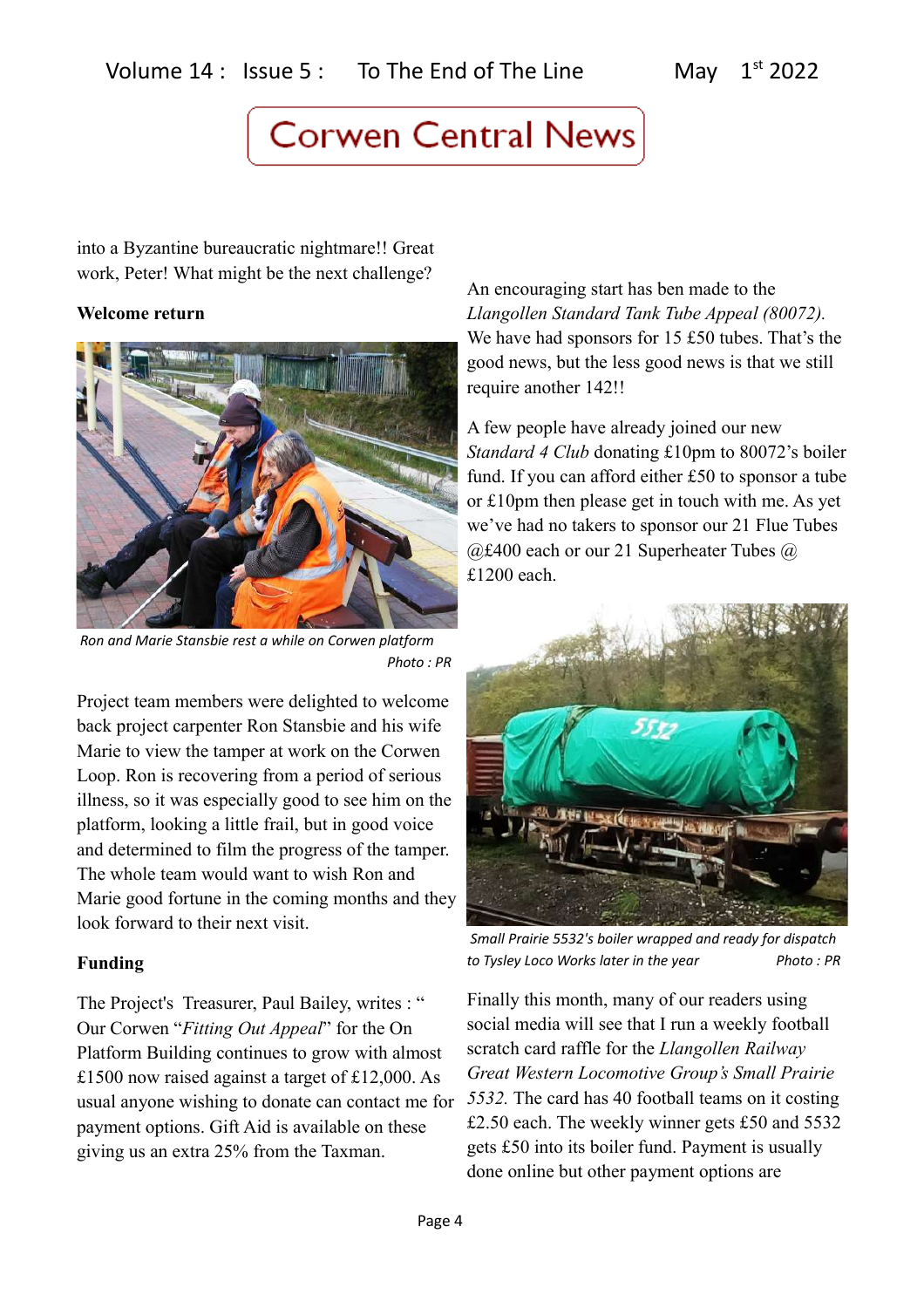available. If you want to support 5532's restoration been known as "*Shick Shack Day*", or "*Oak and*  please consider joining this raffle. The raffle also benefits various other Groups and Projects on the Railway as several winners ask that their winnings be donated to a particular project"

*For donations to* **the Corwen Project especially the Canopy Appeal and "Fit me Out" -** *Please make cheques payable to CCRD (Corwen Central Railway Development ) and forward to times*

### **End Piece**

The arrival of May is usually celebrated in some way, traditional or otherwise. A village fête including dancing around the Maypole is still popular with many, along with welcoming the May blossom such as flowering cherry (Japan) and hawthorn (the May tree). However, for many May 29th is the time to celebrate - "*Oak Apple Day*" or "*Royal Oak Day*" or "*Restoration Day*". This was an English public holiday, observed annually on



*An oak apple is also known as an oak gall. It is caused by the larvae of a cynipid wasp. They are so called because the gall looks a little like an apple. Photo : EapClochydd*

May  $29<sup>th</sup>$ , to commemorate the restoration of the English monarchy in May 1660. In some parts of the country the day is still celebrated. It has also

*Nettle Day*".

In 1660, Parliament passed into law "*An Act for a Perpetual Anniversary Thanksgiving on the Nine and Twentieth Day of May*", declaring 29 May a public holiday "*for keeping of a perpetual Anniversary, for a Day of Thanksgiving to God, for the great Blessing and Mercy he hath been graciously pleased to vouchsafe to the People of these Kingdoms, after their manifold and grievous Sufferings, in the Restoration of his Majesty..."*

The public holiday was abolished under *the Anniversary Days Observance Act 1859*, but the date retains some significance in local and institutional customs. It is, for example, still observed as Founder's Day by the Royal Hospital Chelsea, which was founded by Charles II in 1681.



Traditional celebrations to commemorate the event often entailed the wearing of oak apples (a type of plant gall, possibly known in some parts of the country as a "*shick-shack*" or sprigs of oak leaves, in reference to the occasion after the Battle of Worcester in September 1651, when Charles II escaped the Roundhead army by hiding in an oak tree near Boscobel House.